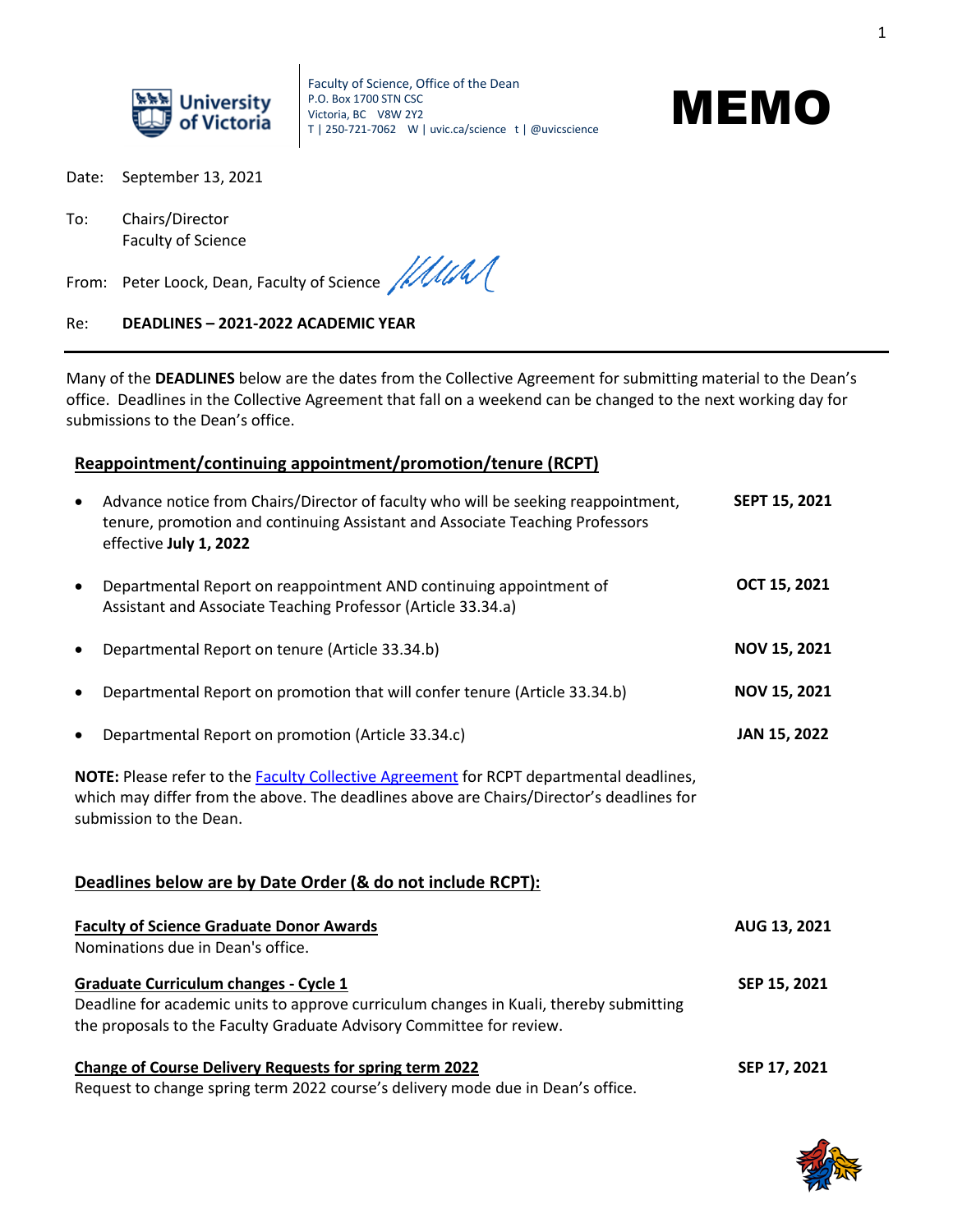### **DEADLINES – 2021-22 ACADEMIC YEAR**

| Undergraduate Curriculum changes - Cycle 1                                                           | SEP 27, 2021       |
|------------------------------------------------------------------------------------------------------|--------------------|
| Deadline for academic units to approve curriculum changes in Kuali, thereby submitting               |                    |
| the proposals to the Faculty UG Curriculum Committee and other groups for review.                    |                    |
| <b>Academic Resource Planning (Unit Budget)</b>                                                      | SEP 30, 2021       |
| Deadline for submission of departmental budget requests to sciefo@uvic.ca.                           |                    |
|                                                                                                      |                    |
| <b>Planning Tools (formerly EPT, Enhanced Planning Tools)</b>                                        | OCT 1, 2021        |
| Report due for Sections 2-4, Academic Area Questions, Administrative and Service Area                |                    |
| <b>Questions and Data Packet Questions</b>                                                           |                    |
| PT website: https://www.uvic.ca/enhancedplanning/reporting/index.php                                 |                    |
| FAQs: https://www.uvic.ca/enhancedplanning/help/faqs/index.php                                       |                    |
|                                                                                                      |                    |
| <b>Administrative Leave applications (for Unit Chairs/Director)</b>                                  | OCT 1, 2021        |
| Refer to Part 8, Section 36 in the Faculty Collective Agreement.                                     |                    |
|                                                                                                      |                    |
| Routine Capital Project Requests for the period April 2022 to March 2023                             | OCT 5, 2021        |
| Deadline for submission of departmental request to sciefo@uvic.ca.                                   |                    |
|                                                                                                      |                    |
| <b>Study Leave applications</b>                                                                      | OCT 31, 2021       |
| Faculty are to submit their application directly to their Chair/Department by October 1.             |                    |
| Chairs/Director are to submit their assessments to the Dean's office by October 31. Refer            |                    |
| to Part 8, Section 34 of the Faculty Collective Agreement.                                           |                    |
| Note: Budgetary constraints may not permit all leave applications to be granted. Applicants' offices |                    |
| may need to be made available to house replacement appointments during their leave.                  |                    |
|                                                                                                      |                    |
| <b>Graduate Curriculum changes - Cycle 2</b>                                                         | DEC 10, 2021       |
| Deadline for academic units to approve curriculum changes in Kuali, thereby submitting               |                    |
| the proposals to the Faculty Graduate Advisory Committee for review.                                 |                    |
|                                                                                                      |                    |
| Undergraduate Curriculum changes - Cycle 2                                                           | JAN 17, 2022       |
| Deadline for academic units to approve curriculum changes in Kuali, thereby submitting               |                    |
| the proposals to the Faculty UG Curriculum Committee and other groups for review.                    |                    |
| <b>Teaching, Research and Staff Excellence Awards</b>                                                | <b>MAR 1, 2022</b> |
| Nominations for awards due in Dean's office.                                                         |                    |
| Terms of Reference: Teaching Excellence, Research Excellence, Staff Excellence                       |                    |
|                                                                                                      |                    |
| Science Undergraduate Research Awards (SURA) and Science Emerging Researcher                         | MAR 1, 2022        |
| <b>Awards (SERA)</b>                                                                                 |                    |
| SURA and SERA applications due in Dean's office.                                                     |                    |
|                                                                                                      |                    |
| Lansdowne proposals                                                                                  | MAR 15, 2022       |
| Proposals from eligible departments due in Dean's office. Note: A complete                           |                    |
| recommendation for appointment package must be forwarded to the Dean well in                         |                    |
| advance of the intended visit.                                                                       |                    |

2022-23 eligible departments are **BCMB, PHYS, and SEOS.**



 $\overline{2}$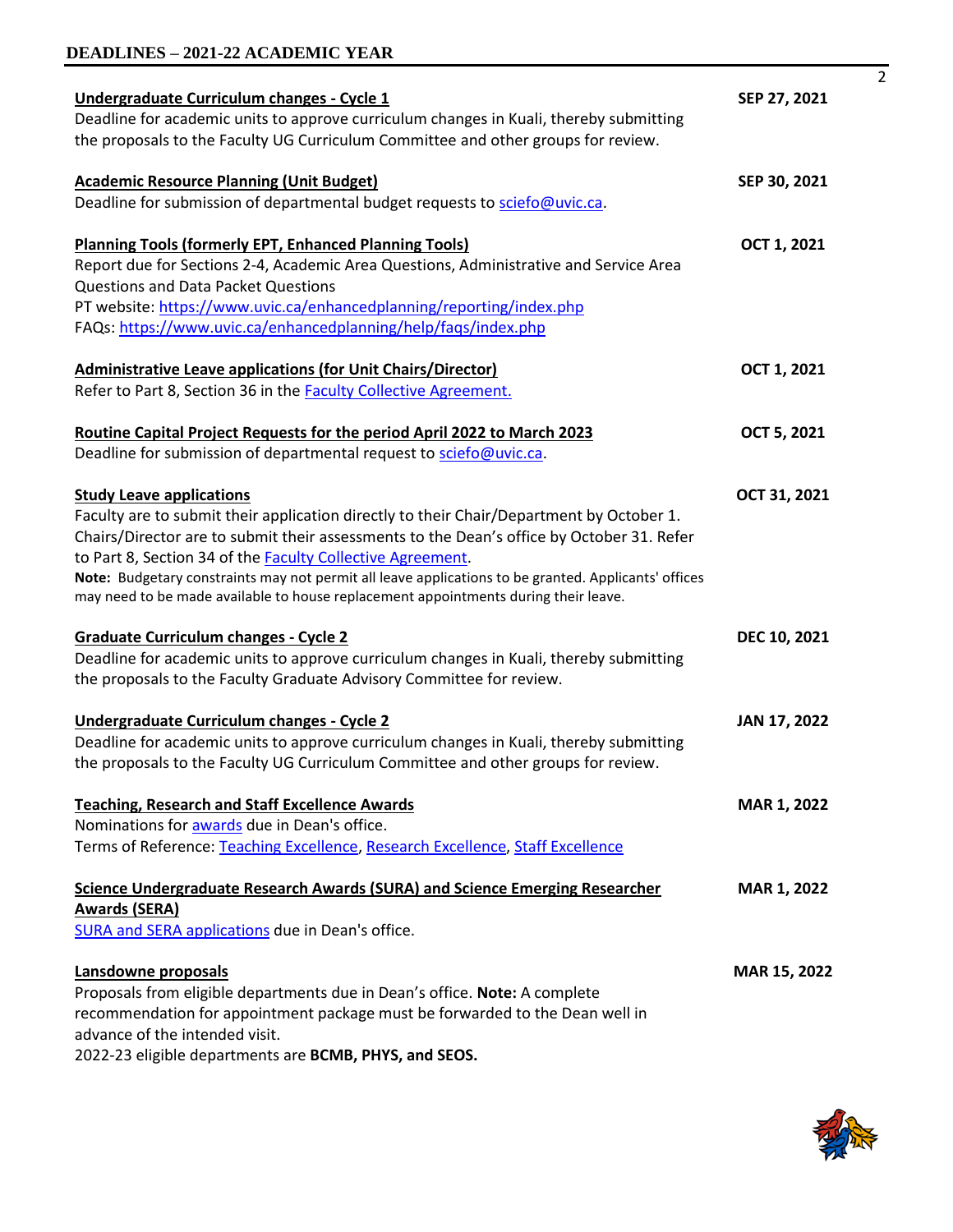| <b>Bob Wright Undergraduate Scholarship</b><br>Applications due in Dean's office.                                                                                                                                                                                                                                                                                                                                                                                                                                                                      | MAR 15, 2022 |
|--------------------------------------------------------------------------------------------------------------------------------------------------------------------------------------------------------------------------------------------------------------------------------------------------------------------------------------------------------------------------------------------------------------------------------------------------------------------------------------------------------------------------------------------------------|--------------|
| Rob and Tammy Lipson Research Scholarship<br>Applications due in Dean's office.                                                                                                                                                                                                                                                                                                                                                                                                                                                                        | APR 30, 2022 |
| <b>Report on External Use of Unit Facilities</b><br>Per Policy BP3440 on the use of university facilities of academic departments by external<br>organizations or individuals. The report should be submitted by the Chair or Director on<br>behalf of the Unit and is to include details on all active Facility bookings during the<br>preceding year, the amount of revenue derived from each, and how the Department has<br>used such revenues (Refer to article 14 in the Procedure for External Users Booking<br>Academic Department Facilities). | APR 30, 2022 |
| <b>Annual Review of Non-tenured Faculty</b><br>A courtesy copy of the annual review is sent to the Dean. All annual reviews will be<br>required when a non-tenured faculty member is considered for reappointment and<br>tenure.                                                                                                                                                                                                                                                                                                                       | MAY 31, 2022 |
| Leave without pay<br>There is no deadline. However, faculty and staff members should submit their requests                                                                                                                                                                                                                                                                                                                                                                                                                                             |              |

well in advance of the proposed leave date if possible.

**These deadlines are posted on the Faculty of Science website at:**  <https://www.uvic.ca/science/facultystaff/forms/index.php>

rev. September 2021



3